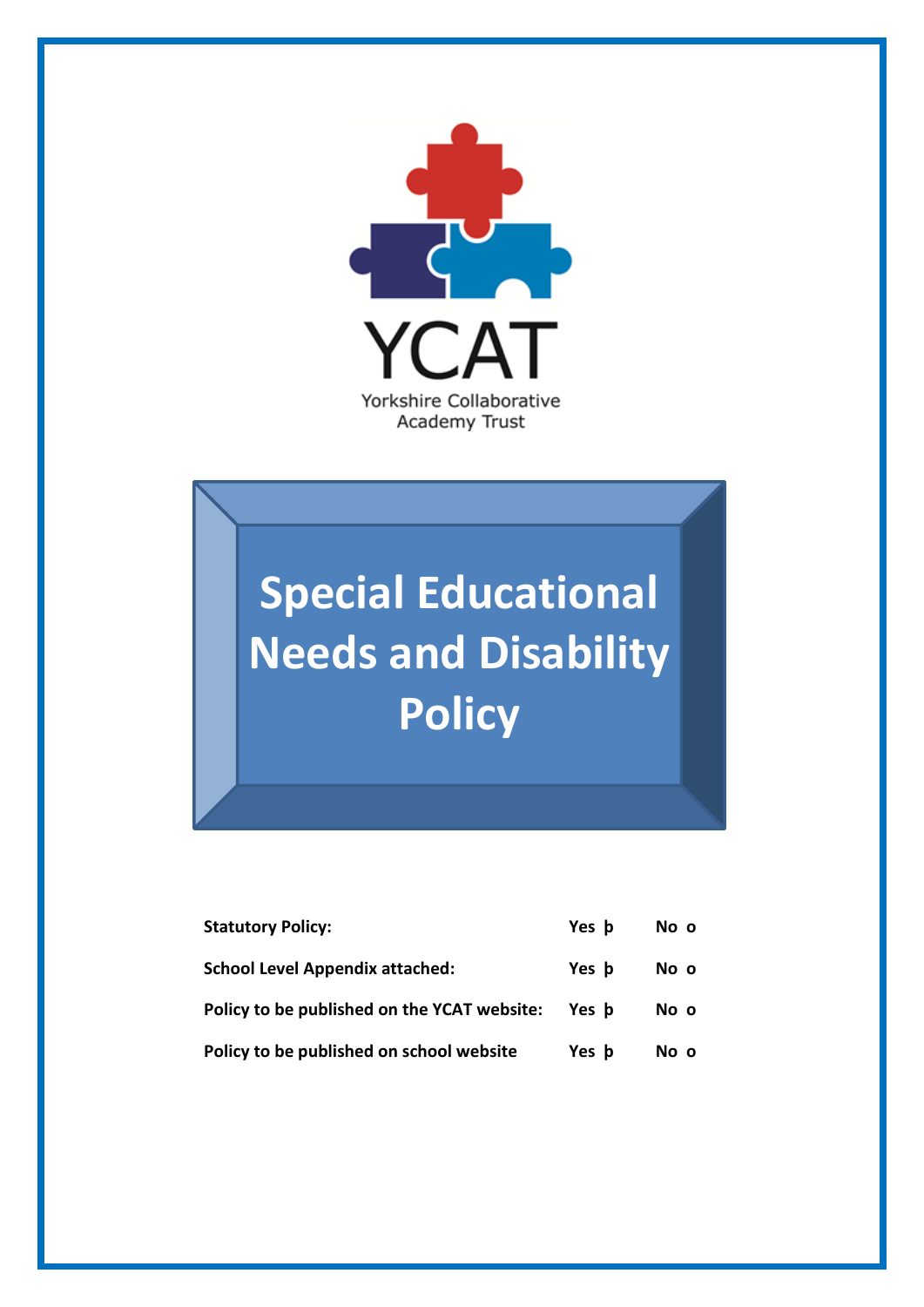**Policy produced for Schools and Colleges by the SEND team of North Yorkshire County Council and adopted by**:

# **Yorkshire Collaborative Academy Trust on 10/10/2017**

| <b>Chair of Trustees: Mr Ian Moore</b> |                  |  |
|----------------------------------------|------------------|--|
| Signature:                             | AN MOONE         |  |
| <b>Frequency of review:</b>            | 1 year           |  |
| To be reviewed by:                     | <b>SILG</b>      |  |
| Date of next review:                   | <b>July 2022</b> |  |

## **REVIEW RECORD**

|                                          | Date of review<br><b>Reason for review</b> |               | Date of next review |           |  |
|------------------------------------------|--------------------------------------------|---------------|---------------------|-----------|--|
| <b>Feb 19</b><br>As part of update cycle |                                            | Feb 20        |                     |           |  |
| Name:                                    |                                            | Mr. Ian Moore | Signature:          | IAN MOONE |  |

**on behalf of YCAT Full Board**

|          | Date of review<br><b>Reason for review</b> |               | Date of next review |                  |  |
|----------|--------------------------------------------|---------------|---------------------|------------------|--|
| April 21 | <b>Policy Review Cycle</b>                 |               | April 22            |                  |  |
| Name:    |                                            | Mr. Ian Moore | Signature:          | <b>JAN MOONE</b> |  |

**on behalf of YCAT Full Board**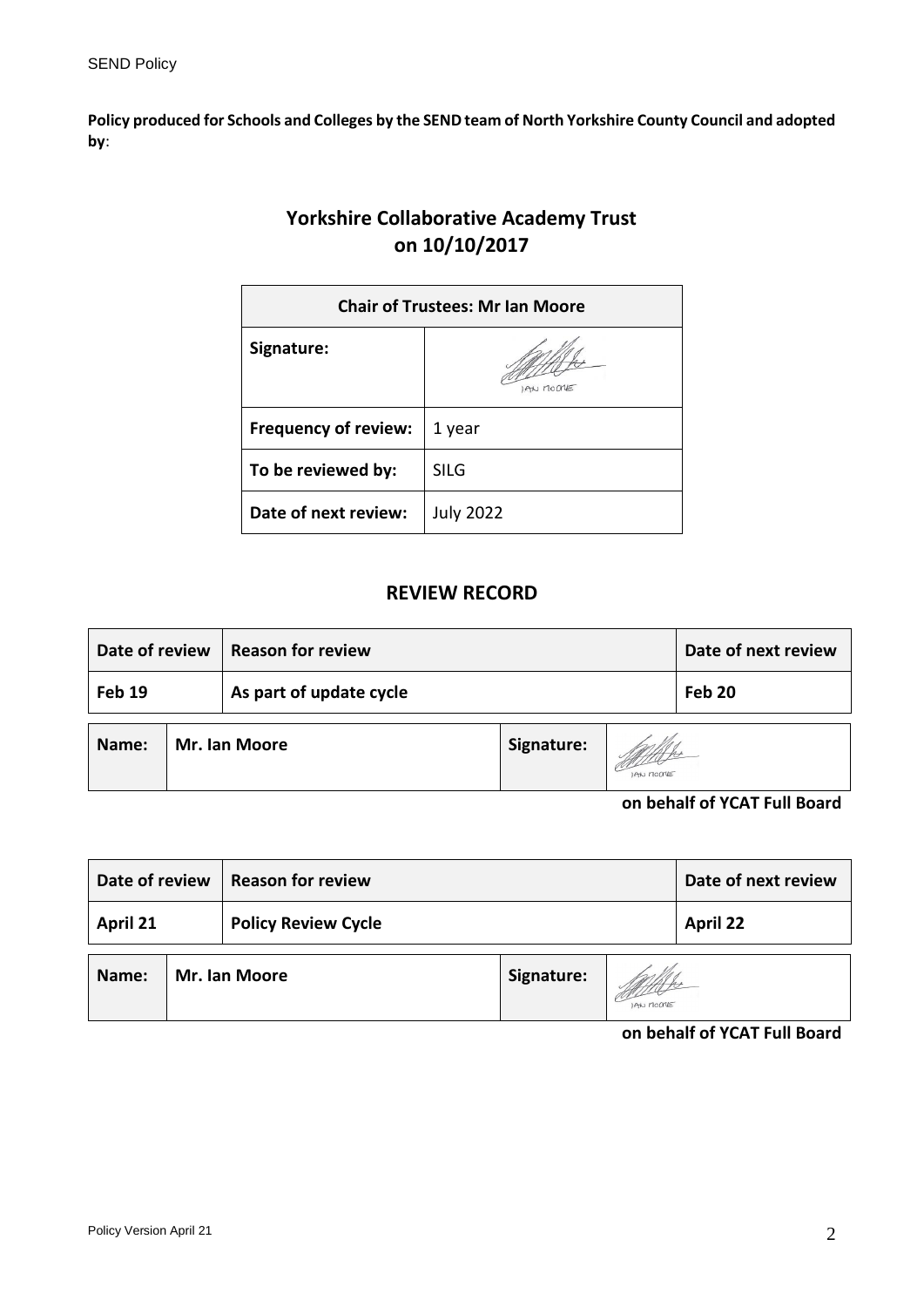### Askwith Primary School

SENCo: Mrs. Lisa Longford

The SENCo is a member of the senior leadership team: Yes

SEN Governor: Mr Don Parker

This Policy has been written to reflect current legislation and other school policies:

- The Children and Families Act 2014
- Equality Act 2010: advice for schools DfE Feb 2013
- Special Educational Needs and Disability Regulations 2014
- Special Educational Needs and Disabilities Code of Practice  $0 25$  (January 2015) (SEND CoP)
- Schools SEN Information Report Regulations 2015
- Current Statutory Guidance on Supporting pupils at school with medical conditions
- School's Safeguarding Policy
- Current teachers' standards
- Current teaching assistant standards
- School's Accessibility Plan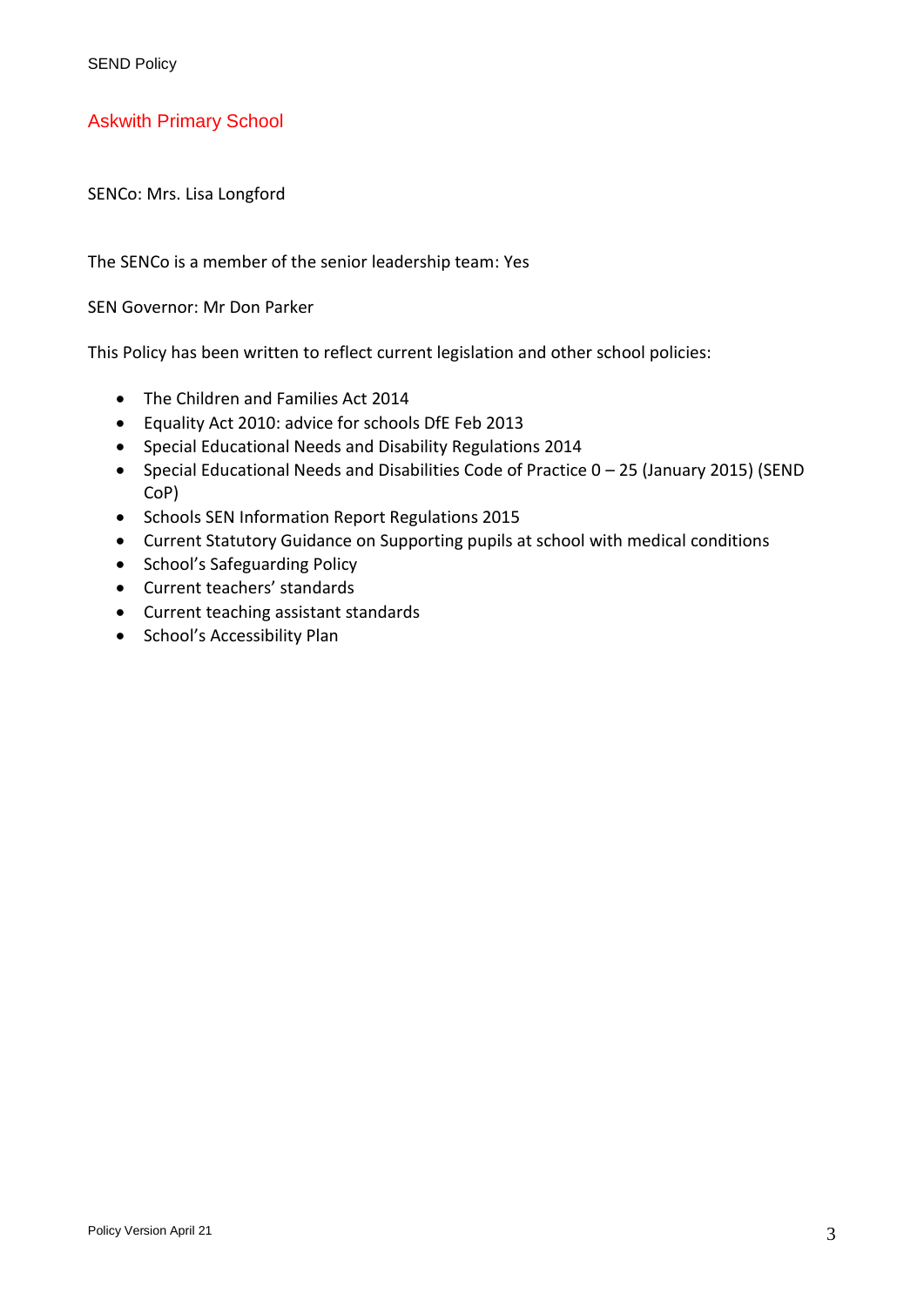| Contents                                       |    |  |
|------------------------------------------------|----|--|
| <b>School Ethos</b>                            | 5  |  |
| How Do We Identify Pupils with SEND            | 6  |  |
| <b>Special Education Provision</b>             | 8  |  |
| <b>Transition</b>                              | 10 |  |
| <b>Education, Health and Care Plans (EHCP)</b> | 10 |  |
| Confidentiality                                | 10 |  |
| <b>Roles and Responsibilities</b>              | 10 |  |
|                                                |    |  |
|                                                |    |  |
|                                                |    |  |
|                                                |    |  |
|                                                |    |  |
|                                                |    |  |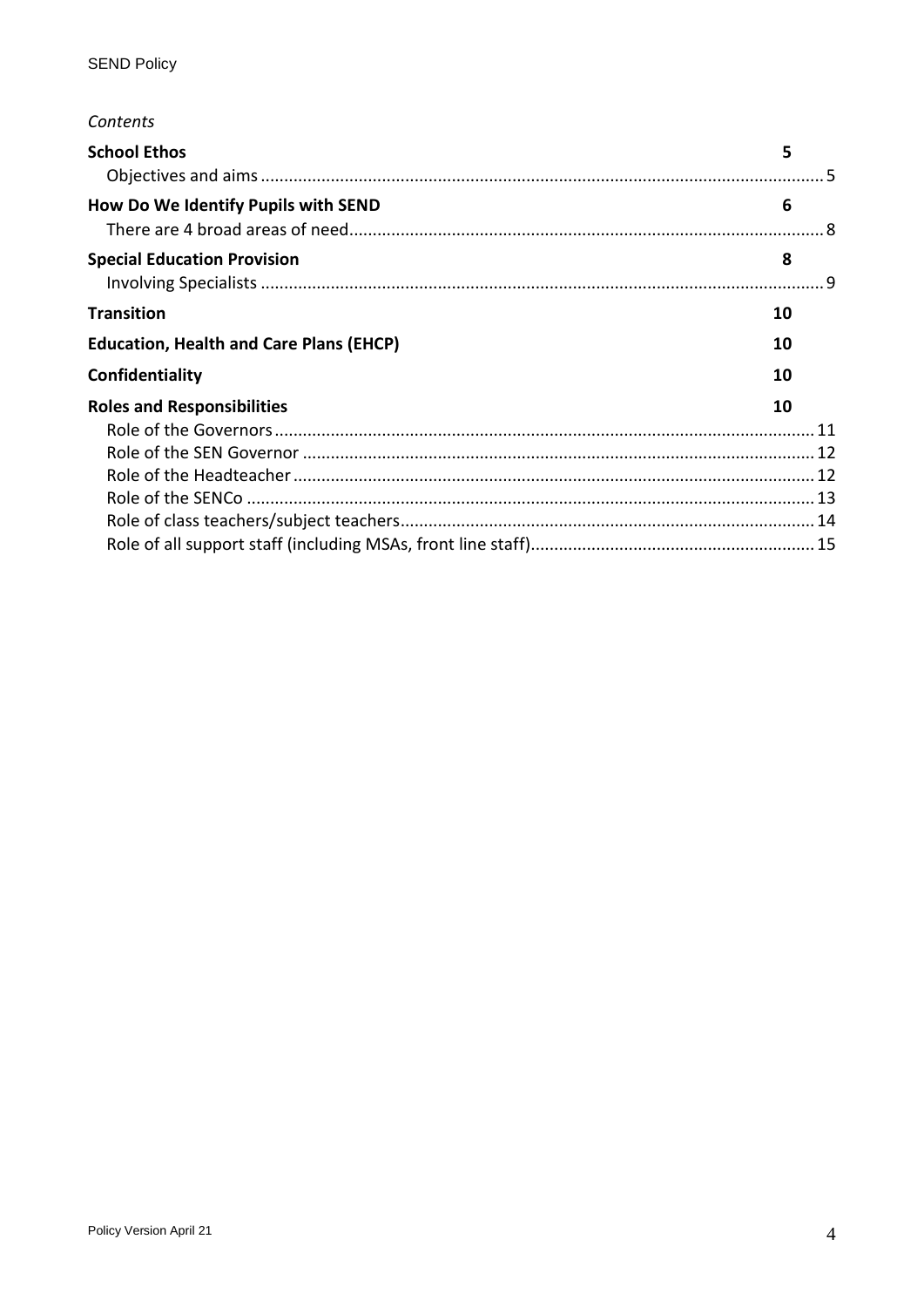#### <span id="page-4-0"></span>**School Ethos**

Our curriculum is rooted in the acquisition of the knowledge and skills that pupils need to take advantage of the opportunities, responsibilities and experiences of later life. As such, it is a broad and deep curriculum which gives equal value to each foundation subject. Pupils are supported throughout their learning to remember connected and essential knowledge. We believe that it is vital for pupils to develop automaticity through deliberate practice. This ensures that their working memory is not overloaded when building knowledge progressively. We have developed sequenced units of work following a knowledge rich approach with clearly defined progression from Reception to Y6. Knowledge checks are integrated into planning to check fluency and to support the development of pupils' long-term memory. Lessons are planned so that they meet the needs of all learners whilst ensuring that they do not overload pupils' working memory. A mastery approach to deepen learning is applied throughout the curriculum.

Our curriculum is inclusive and ambitious for learners with SEND and disadvantaged pupils: extra support and/or resources are provided where necessary to close individual learning gaps. Where necessary, children's endpoints are personalised and the curriculum is adapted to accommodate the specific needs of individual children.

Pupils' development of cultural capital helps pupils engage with society and it is a vital part of our curriculum; this is further supported by the wide range of experiences and opportunities we provide which are available to all pupils irrespective of their circumstances, special needs or disability. Our inclusive culture and ethos is built on respect and consideration of all others and with a predominantly White/British context we promote the rich diversity of Britain. This is a school that values the voice of all children and really does listen to their views. We encourage our children to actively take part in their local community and help them to begin to understand the importance of being a good UK and global citizen. We ensure **all** pupils take responsibility for their behaviour and their learning. Pupils build positive attitudes to learning and actively play a full part in the life of the school. Performing in music, drama and sport activities are highly valued as part of the broader curriculum for all children to enrich the knowledge and skills taught in subject lessons.

#### <span id="page-4-1"></span>*Objectives and aims*

This policy is written to ensure everyone working in our school is clear about the ethos, principles, procedures and practice for pupils with Special Educational Needs and Disabilities (SEND). Every adult within our school must follow this policy. We use **'must'** when referring to a statutory requirement.

All items in italics are taken directly from the **SEND Code of Practice 2015** 

*6.1 All children and young people are entitled to an appropriate education, one that is appropriate to their needs, promotes high standards and the fulfilment of potential. This should enable them to:* 

- *achieve their best*
- *become confident individuals living fulfilled lives, and*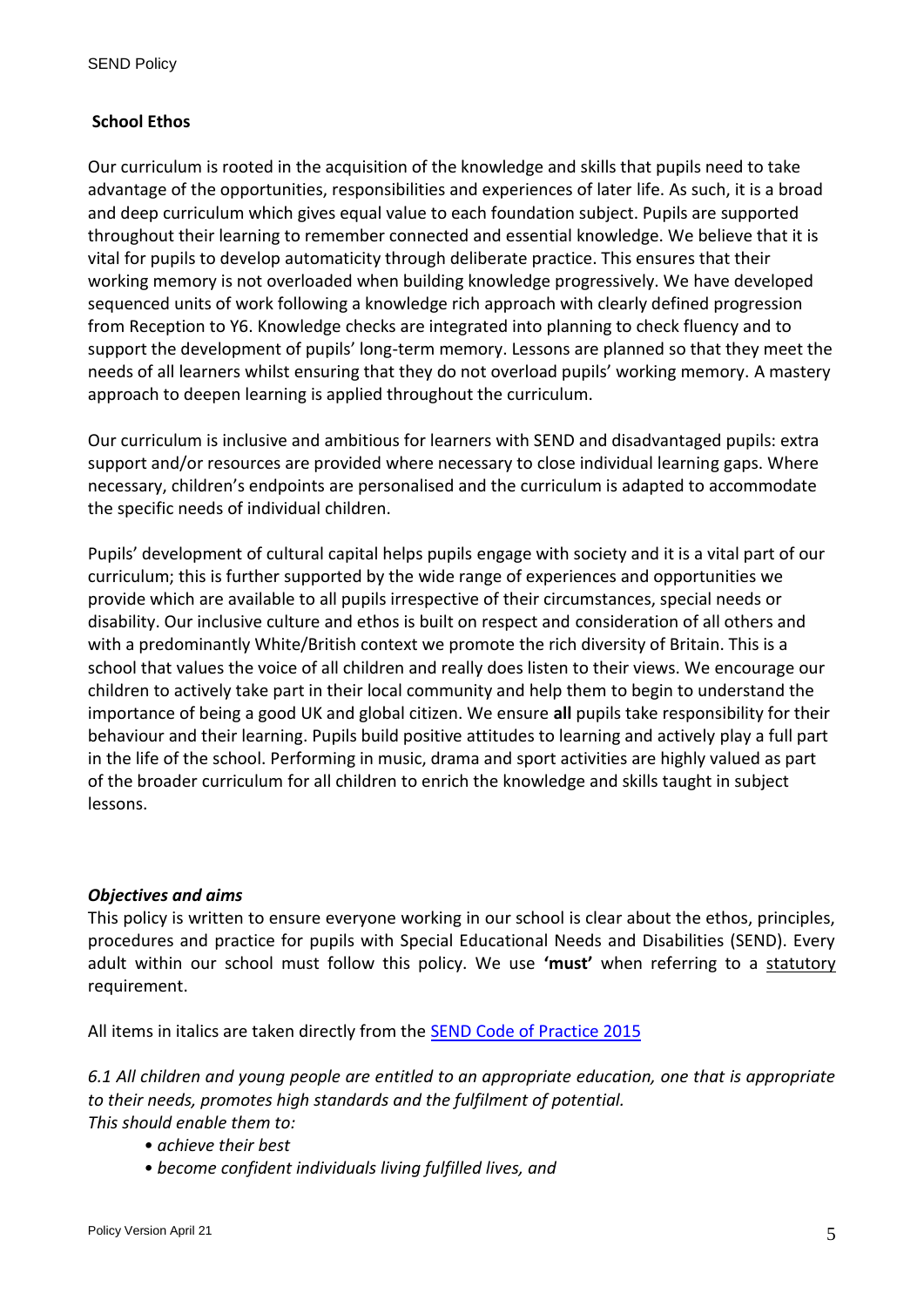*• make a successful transition into adulthood, whether into employment, further or higher education or training* 

Things we **must** do:

- use our best endeavours to make sure that a child with SEND gets the support they need  $-$  this means doing everything we can to meet the needs of children and young people with SEND
- ensure that children and young people with SEND engage in the activities of the school alongside pupils who do not have SEND
- designate a teacher to be responsible for co-ordinating SEND provision the Special Educational Needs co-ordinator, or SENCo
- inform parents when we are making special educational provision for their child
- prepare a SEN information report, which we publish on our school website
- state our arrangements for the admission of disabled children,
- state the steps being taken to prevent disabled children from being treated less favourably than others,
- provide facilities to enable access to our school for disabled children and publish our accessibility plan on our school website showing how we plan to improve access progressively over time
- have due regard to the general duties to promote disability equality.

A member of our governing body or a sub-committee has specific oversight of the school's arrangements for SEN and disability. This person is identified on page 3. All school leaders will regularly review how expertise and resources to address SEN can be used to build the quality of whole-school provision as part of our approach to school improvement.

The quality of education and the progress made by pupils with SEN is a core part of our school's performance management arrangements and its approach to professional development for all teaching and support staff. In addition, this also contributes to our school self-evaluation.

#### <span id="page-5-0"></span>**How Do Teachers Identify Pupils with SEND**

#### **See** *Flowchart for teachers*

*6.2 Every school is required to identify and address the SEN of the pupils that they support.* 

*6.36 Teachers are responsible and accountable for the progress and development of the pupils in their class, including where pupils access support from teaching assistants or specialist staff.* 

The identification of SEN is built into our overall approach to monitoring the progress and development of all our pupils.

The steps below outline the process that you as a teacher will follow to identify pupils with SEN:

1. Any child who gives you a concern whether it is due to a lack of academic progress, development or social need will be noted and dated on the child's records. This is referred to as a **'***short note***'** in the SEND CoP. It is imperative that your initial concern is logged and dated. We use a 'chronology of support and involvement' log. In the first instance, concerns should be discussed with the SENCo (Lisa Longford). This may result in further observations/evidence collected on a 'form 1' or a conversation with parents and a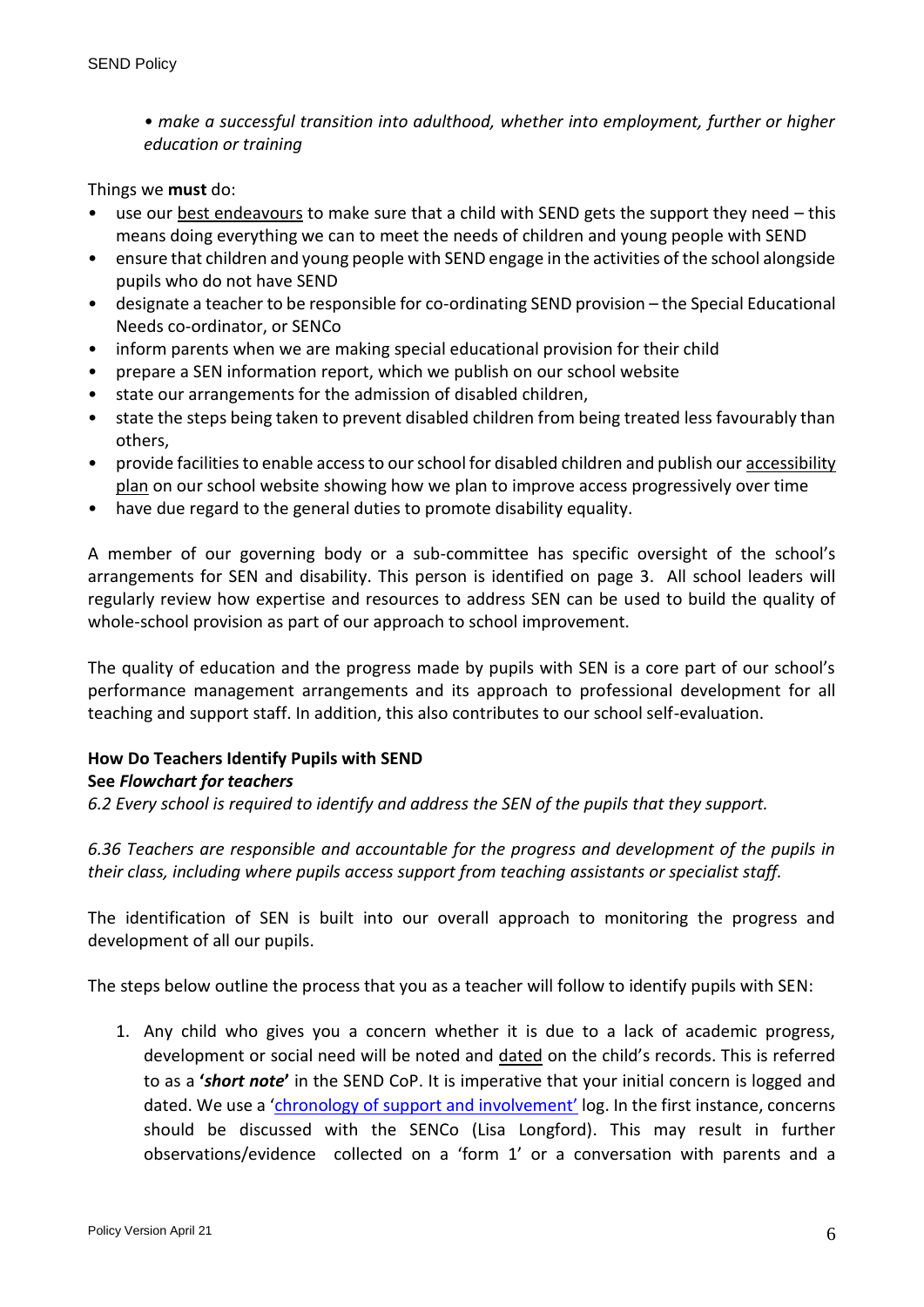programme of support put in place. All documentation will be shared with parents and copies kept in the SENCo file stored securely by the SENCo.

Inform the SENCo, Lisa Longford of your concern within 2 working days of the meeting taking place with the parents. (If there is a child protection issue, then our school's safeguarding procedures **MUST** be followed)

- 2. If a parent or pupil also raises a concern, this must be taken seriously and we must listen to these concerns. These will be noted and dated on the child's records, as above. Again, inform the SENCo, Lisa Longford of their concern within 2 working days and log as above. (If there is a child protection issue, then our school's safeguarding procedures **MUST** be followed)
- 3. N.B. At this point the child is not regarded as having SEN. How well the child responds or otherwise to the adjustments will determine if s/he has SEN.
- 4. The class teacher will discuss the concerns informally with the parent and gather information about what the possible barrier to learning is. Our SENCo will support you, if required. You will make any reasonable adjustments to your teaching that are required and report at the next pupil progress meeting on the impact of your adjustments (or at the next agreed time – this will be a maximum period of one term).

*6.21 Persistent disruptive or withdrawn behaviours do not necessarily mean that the child has SEN. Where there are concerns this needs to be logged and an assessment made by the class teacher, supported by the SENCo, if required. This is to determine whether there are any causal factors such as unidentified learning difficulties, difficulties with communication or mental health issues.* 

If appropriate, the SENCo may approach others such as Early Help as per the guidance in North Yorkshire County Council's (NYCC) [Ladder of Intervention](https://www.safeguardingchildren.co.uk/wp-content/uploads/2019/11/75036-Ladder-of-Intervention-final.pdf)*.* Any child in our school with SEND will not be discriminated against, sanctioned or disciplined due to their special educational need.

*6.17 Class and subject teachers, supported by the senior leadership team, should make regular assessments of progress for all pupils. These should seek to identify pupils making less than expected progress given their age and individual circumstances. This can be characterised by progress which:* 

- *is significantly slower than that of their peers starting from the same baseline*
- *fails to match or better the child's previous rate of progress*
- *fails to close the attainment gap between the child and their peers*
- *widens the attainment gap*

*6.18 It can include progress in areas other than attainment – for instance where a pupil needs to make additional progress with wider development or social needs in order to make a successful transition to adult life.*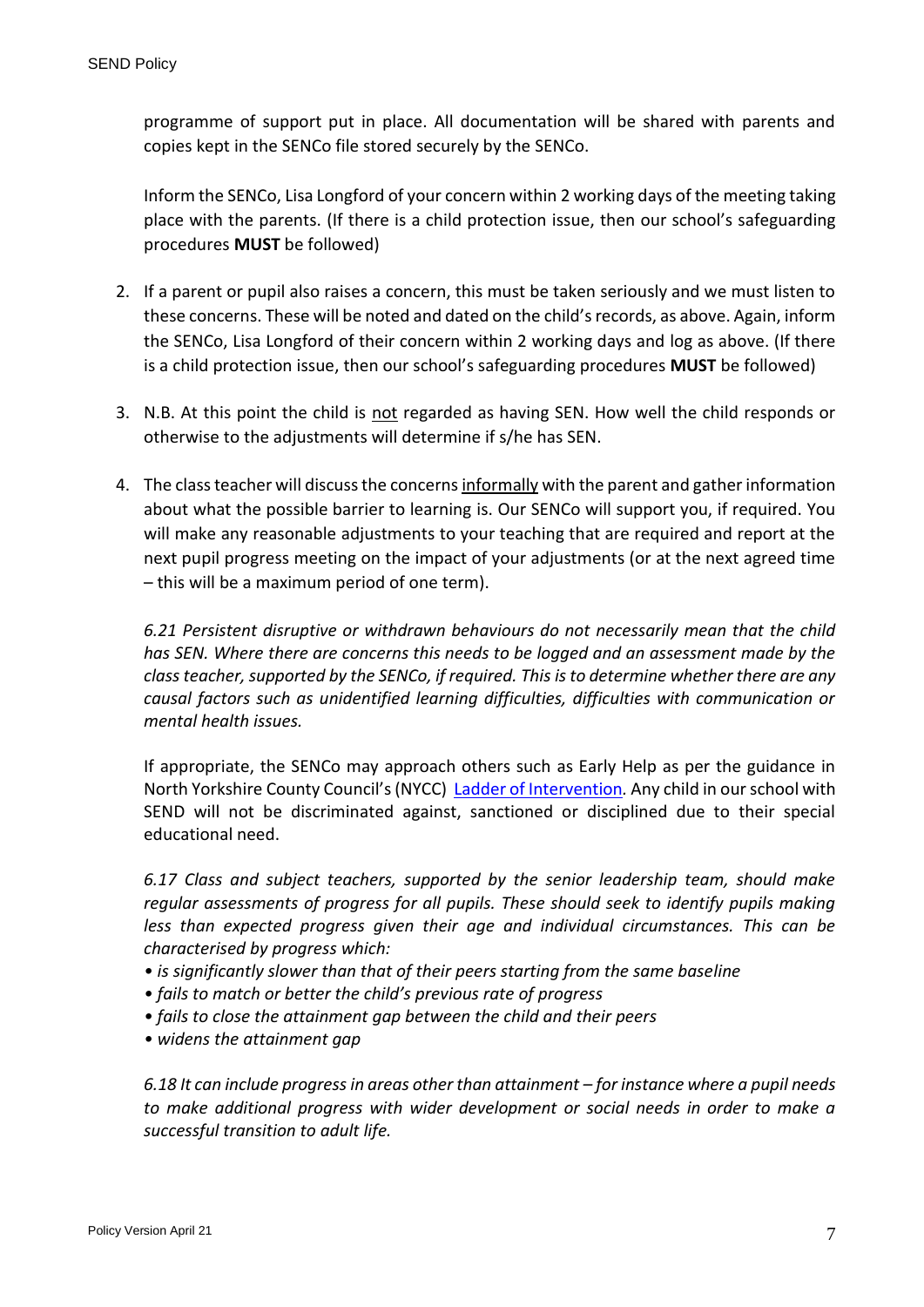*6.23 Slow progress and low attainment do not necessarily mean that a child has SEN and should not automatically lead to a pupil being recorded as having SEN. However, they may be an indicator of a range of learning difficulties or disabilities. Equally, it should not be assumed that attainment in line with chronological age means that there is no learning difficulty or disability. Some learning difficulties and disabilities occur across the range of cognitive ability and, left unaddressed may lead to frustration, which may manifest itself as disaffection, emotional or behavioural difficulties.* 

- 5. At this point, a decision as to whether the child has SEN will be made in conjunction with the SENCo. The child or young person (CYP) is now described as being at 'SEN Support'. They will appear as Code K on our school census. If required, we can seek advice from the local SEND Hub manager to clarify our decision. This will be undertaken by the SENCo.
- 6. Our SENCo will maintain a list of pupils who have been identified as having SEN on our SEN register. All teachers can access this list in order to see the records for the pupils they teach – a paper copy will be held by the SENCo. Anyone accessing this list must treat the content in confidence and in line with General Data Protection Act 2018 and Protection Regulations 2017 (GDPR). The list will be updated regularly by the SENCo after discussions with class teachers. Any relevant members of staff will be informed of any changes. All information such as SEN support plans, communications, reports, EHCPs, annual reviews etc. are available via the SENCo. All staff are required to update information such as meetings with parents forms, impact forms, changes to provision etc. wherever necessary.

#### <span id="page-7-0"></span>*There are 4 broad areas of need*

- Communication and Interaction
- Cognition and Learning
- Social, emotional and mental health difficulties
- Sensory and/or physical needs

If you would like further clarification of these areas of need, then consult the SEND CoP 6.28- 6.35 or discuss with our SENCo. To assist us, NYCC has banding descriptors for each area of need. [https://cyps.northyorks.gov.uk/sites/default/files/SEND/SEND%20Assessment%20and%20Review/](https://cyps.northyorks.gov.uk/sites/default/files/SEND/SEND%20Assessment%20and%20Review/Banding%20process%20and%20descriptors.docx) [Banding%20process%20and%20descriptors.docx](https://cyps.northyorks.gov.uk/sites/default/files/SEND/SEND%20Assessment%20and%20Review/Banding%20process%20and%20descriptors.docx)

#### <span id="page-7-1"></span>**Special Educational Provision**

Once the CYP has been identified as having SEN then the formal process begins. We **must** take action to remove barriers to learning and put effective special educational provision in place.

This is called the *Graduated Response*. It is a 4-part cycle: Assess, Plan, Do and Review.

Parents **must** be informed that their child has SEN and that additional and different provision is being provided for their child. Parents will be signposted to NYCC special educational needs and disabilities advisory and support service [\(SENDIASS\)](http://sendiassnorthyorkshire.co.uk/) and the [local offer](https://www.northyorks.gov.uk/send-local-offer) . A link to this can also be found on our school website.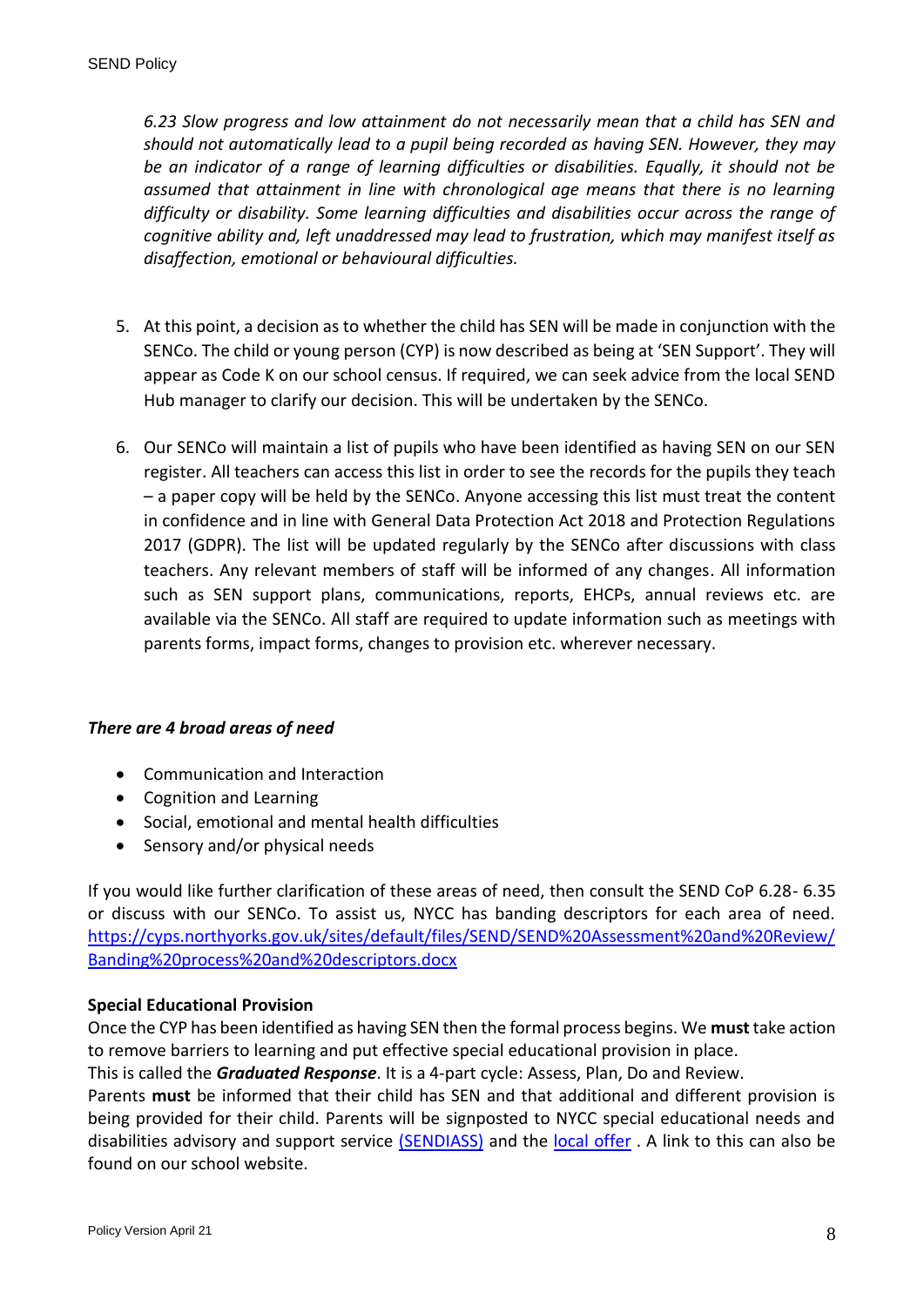The graduated response is outlined below:

- 1. **Assess.** Assess CYPs needs this happens at the start of each termly cycle to ensure we obtain a clear analysis of the CYP's need. The SENCo will support if required. We will ensure that the assessment informs any adjustments, approaches, resources, intervention and/or support required.
- 2. **Plan.** This will be undertaken at least termly with the parents and CYP. The views of parents and pupils are of paramount importance. This will be recorded on the plan. The plan is written by the class teacher, supported by the SENCo if required. We use the SEN Support Plan template. The focus will be on how to overcome the barriers to learning identified in the assessment. An agreed date to review the plan with the parents will be made at this meeting. Teachers are advised to refer to our whole school provision maps (on the shared drive or via the SENCo) to help plan any adjustments, approaches, resources or interventions required. If additional adult support is to be provided whether in-class or outside of class, it must be clear how, what and when this will be undertaken. The class teacher is responsible for monitoring the impact, supported by the SENCo. The additional adult support is someone who must be suitably trained to undertake the intervention.

The autumn plans will be written within the first two weeks of the first term – these will take into account the previous year's provision as well as baseline data collected in the first week. The spring and summer term plans will be written before the start of each term after impact notes have been analysed and discussed with the SENCo. Copies of the plans will be given to the SENCo to store centrally. They will be shared with parents (meetings will be recorded on a 'meetings with parents' form). Do not agree to any evidence-based interventions being put into the plan without first consulting with the SENCo to ensure availability of the person delivering it. The SENCo will monitor the quality and appropriateness of the plans.

- 3. **Do.** The class teacher remains responsible for the child. Where provision is provided by teaching assistants (TAs) or specialist teachers, the responsibility remains with the class teacher. TAs must supplement and not replace teachers. Teachers are still required to work with the child in order to plan and assess the impact of any adjustments support or interventions. The SENCo will support the class teacher in the further assessment of the child's particular strengths and needs, by problem solving and advising on the effective implementation of support. The SENCo will monitor this provision.
- 4. **Review** The class teacher will review the plan with the parents and CYP on the agreed date. The impact and quality of the support and interventions will be evaluated. This will feed back into the analysis of the pupil's needs. Parents will be given clear information about the impact of the support and interventions provided, enabling them to be involved in planning next steps.

#### <span id="page-8-0"></span>*Involving Specialists*

If at any point the class teacher in consultation with the SENCo feel they need additional advice and support from an outside agency then the consent of the parent **must** be obtained first.

This would be undertaken by the SENCo, in consultation with parents and teachers when a pupil continues to make little or no progress or where they continue to work at levels substantially below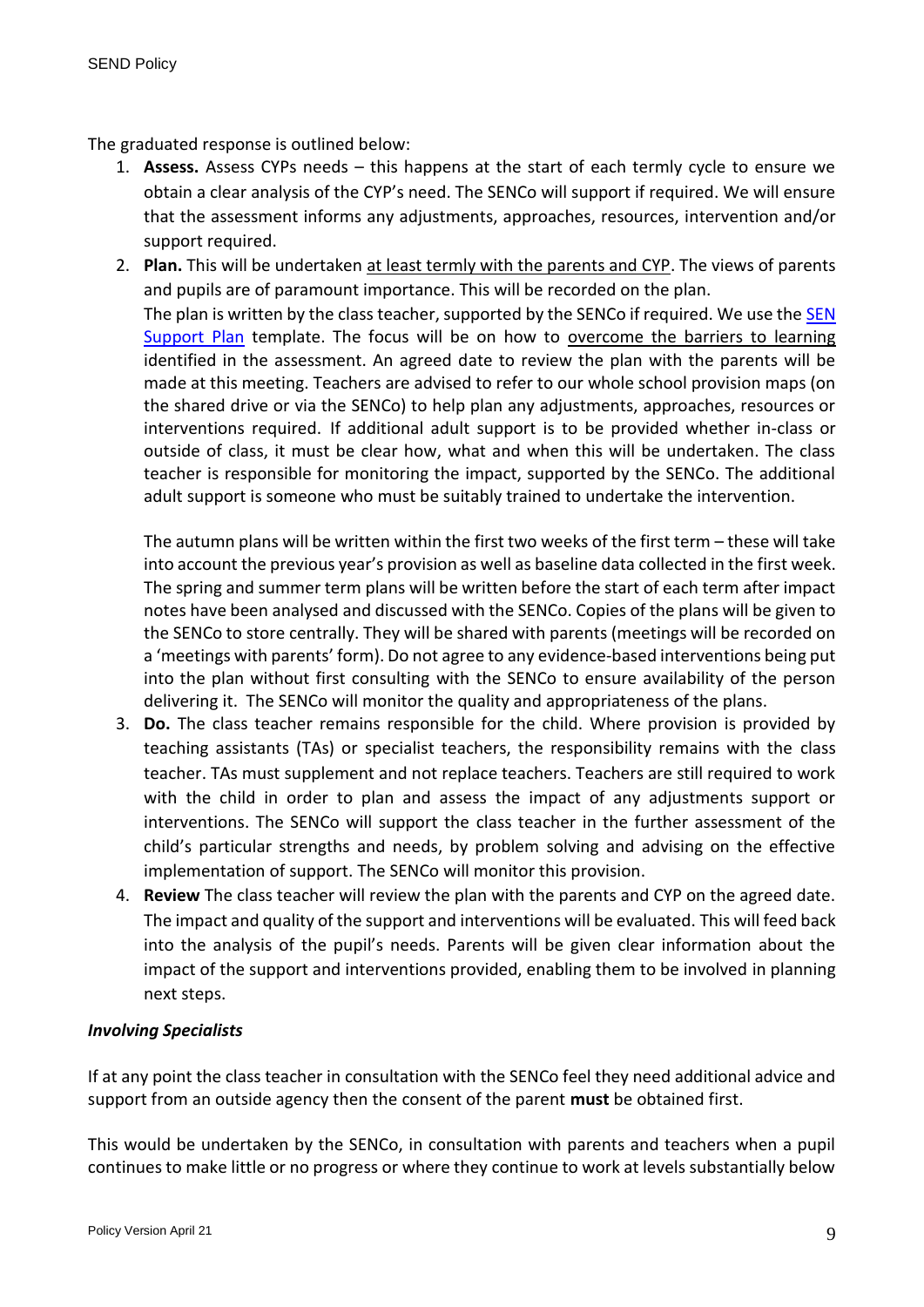those expected of pupils of a similar age despite evidence-based interventions/adjustments. These interventions/support will be delivered by appropriately trained staff.

The class teacher will be asked to support the completion of the application. Class teachers are expected to engage with the outside agency the school has approached, incorporate their recommendations into their plans, and facilitate information sharing between the parents/carers and the outside agency.

#### <span id="page-9-0"></span>**Transition**

SEN support will include a plan for effective transition between phases of education. The *chronology* of support and involvement includes a section for completion by the class teacher at points of transition. This will be completed in a timely way so that the receiving establishment has all the relevant information they require. The SENCo will support the class teacher.

#### <span id="page-9-1"></span>**Education, Health and Care Plans (EHCP)**

Where a child is in in receipt of an EHCP, the provision in Section F of the EHCP **must** be provided**.**  Our teachers remain responsible for the CYP's progress. There will still be termly reviews and the graduated response will remain in place. In addition, there will be an 'Annual Review' held each year. This **must** be before the date of the anniversary of the plan being issued. The SENCo or member of our senior leadership team will chair the meeting and complete the required paperwork. For further details about this process and who is invited, please discuss this with the SENCo.

#### <span id="page-9-2"></span>**Confidentiality**

Staff may have access to personal data about pupils and their families which must be kept confidential at all times and only shared when legally permissible to do so and in the interest of the CYP. Records should only be shared with those who have a legitimate professional need to see them. Staff should never use confidential or personal information about a CYP or her/his family for their own, or others advantage (including that of partners, friends, relatives or other organisations). Information must never be used to intimidate, humiliate, or embarrass the child. Confidential information should never be used casually in conversation or shared with any person other than on a need-to-know basis. In circumstances where the CYP's identity does not need to be disclosed the information should be used anonymously. There are some circumstances in which a member of staff may be expected to share information about a CYP, for example when abuse is alleged or suspected. In such cases, individuals have a responsibility to pass information on without delay, but only to those with designated safeguarding responsibilities or to statutory services. If a CYP, or their parent / carer makes a disclosure regarding abuse or neglect, the member of staff should follow our school safeguarding procedures.

#### <span id="page-9-3"></span>**Roles and Responsibilities**

Our school leaders and teaching staff, including the SENCo, will analyse data to identify any patterns in the identification of SEN, within the school and in comparison with, local and national data. We will then use this information to reflect on and improve the quality of education. The SENCo will use the data dashboards to compare our school with local and national data annually and report to our senior leadership team. (The January census is used and the data is supplied by NYCC at the end of the summer term or early autumn term each year).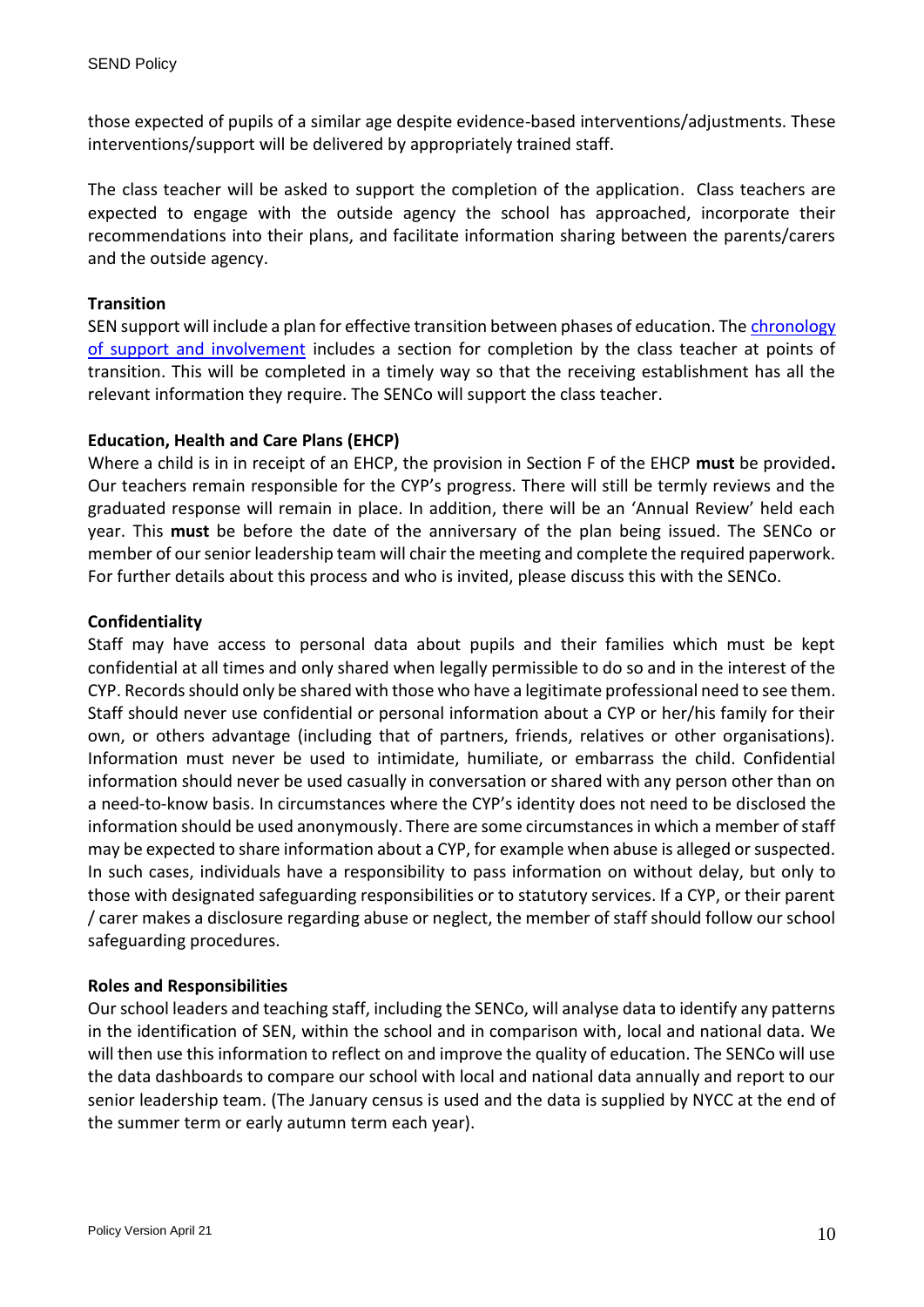#### <span id="page-10-0"></span>*Role of the Governors*

Our Governing Body will work with our Headteacher to ensure that our school meets its responsibilities under the [Children & Families Act 2014 particularly section](https://www.legislation.gov.uk/ukpga/2014/6/pdfs/ukpga_20140006_en.pdf) 66 regarding using their best endeavours and Equality Act 2010.

Our Governors **must** have regard to the SEND Code of Practice.

Our Governors **must** ensure that a Special Educational Needs Coordinator (SENCo) is appointed and that they are qualified, i.e. they are a qualified teacher and have the national award for special educational needs and disabilities (NASENCo). If our SENCo does not have this award on the day they are appointed then our Governing Body **must** ensure it is achieved within 3 years of their appointment. This also applies to the Headteacher if they take on the role of SENCo.

- *6.3 There should be a member of the governing body or a sub-committee with specific oversight of the school's arrangements for SEN and disability. School leaders should regularly review how expertise and resources used to address SEN can be used to build the quality of whole-school provision as part of their approach to school improvement.*
- *6.97 They should consider their strategic approach to meeting SEN in the context of the total resources available, including any resources targeted at particular groups, such as the pupil premium.*

In our school, this means that a SEN Governor is appointed to work directly with the SENCo and other members of the senior leadership team and report to the governing body about matters related to SEND.

*The Governors must publish at least annually a* **SEN Information report.**

 *6.79 The governing bodies of maintained schools and maintained nursery schools and the proprietors of academy schools must publish information on their websites about the implementation of the governing body's or the proprietor's policy for pupils with SEN. The information published should be updated annually and any changes to the information occurring during the year should be updated as soon as possible.* 

The report **must** contain as a minimum the 14 bullet points listed in section 6.79 of the SEND CoP and will include arrangements for supporting CYP who are looked after by the local authority and have SEN. Therefore, we will produce this annually and it will be uploaded onto our school website in the SEND section.

*xxi School governing bodies and proprietors must also publish information about the arrangements for the admission of disabled children, the steps taken to prevent disabled children being treated less favourably than others, the facilities provided to assist access of disabled children, and their accessibility plans.*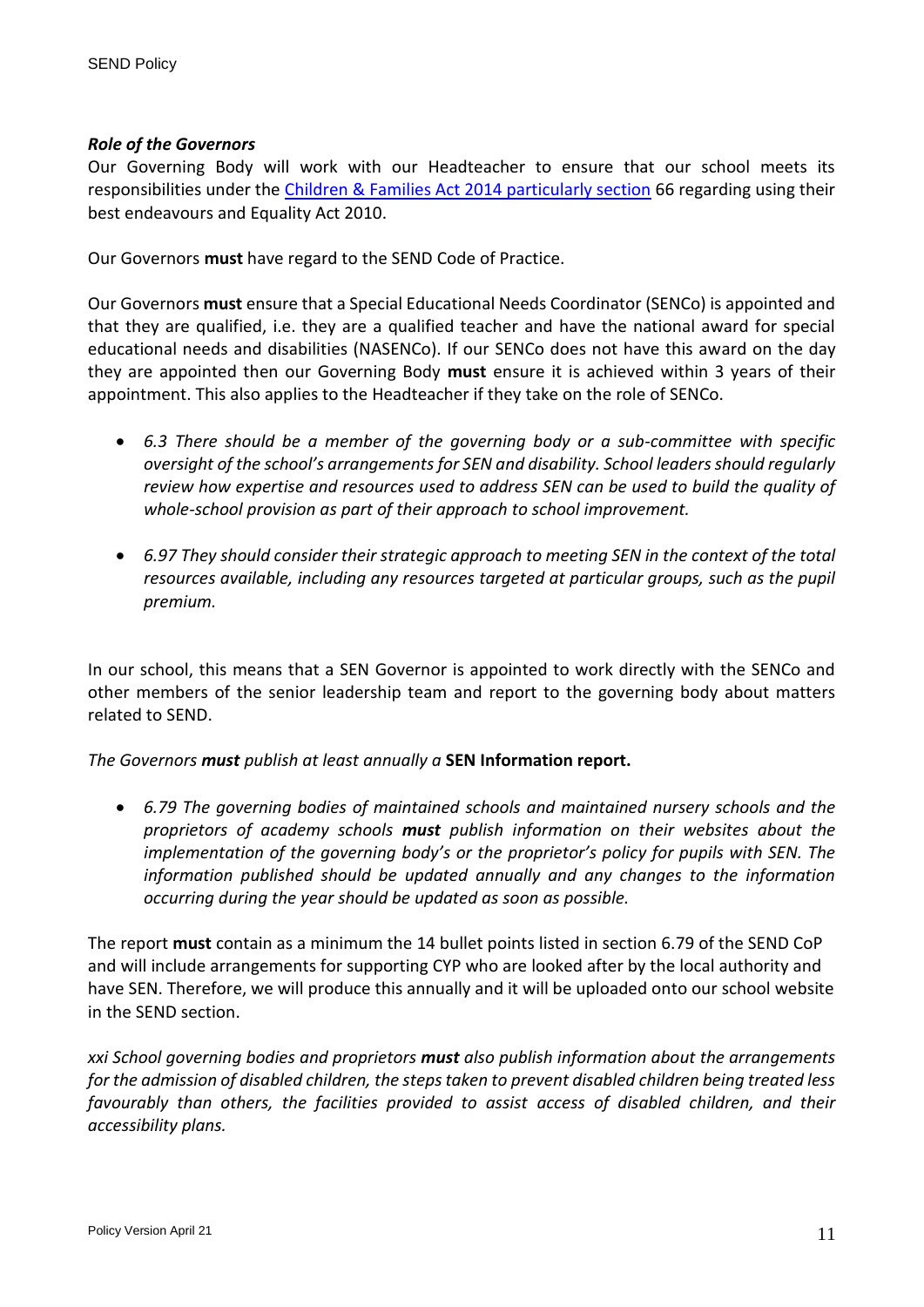#### <span id="page-11-0"></span>*Role of the SEN Governor*

Our SEN Governor will:

- be familiar with the SEND Code of Practice 2015 particularly Chapter 6
- be a critical friend to our SENCo by visiting at least once a term
- be aware of the numbers of CYP at our school with SEN and disabilities
- be aware of our SEND action plan

#### Monitor:

- the progress and attainment of our CYP with SEND
- attendance rates of our CYP with SEND
- fixed term and permanent exclusion rates of our CYP with SEND
- any internal exclusions including the frequency and length of time our CYP with SEND are sent out of lessons as a behaviour management strategy
- that our CYP are not being unfairly treated due to their SEND, for example being disproportionally being sent out of lessons, or excluded from taking part in wider educational experiences
- that our CYP receive a broad curriculum and social experiences, including that they don't disproportionately miss out on curriculum content, creative activities and break times in order to access additional support
- that all policies are non-discriminatory regarding pupils with SEND

#### Investigate:

- the gaps or differences in our performance, attendance or exclusion (including internal exclusions) levels between our CYP with and without SEND
- our strengths and areas for development regarding SEND provision
- how SEND is represented in our school development plan, and whether progress is being made towards targets
- obtain the views of our parents of CYP with SEND, about their experience of the school's SEN provision
- obtain the views of our CYP with SEND including their enjoyment and experience of learning
- obtain the views of our teachers, about their ability to implement the SEND plan

Report:

each term to our full governing board on their findings

#### <span id="page-11-1"></span>*Role of the Headteacher*

The Headteacher is responsible for the strategic development, policy and provision in our school. They are responsible along with the governing body to ensure our school meets its responsibilities under Children and Families Act 2014 and the Equality Act 2010.

The Headteacher along with other members of our senior leadership team and SENCo will publish a clear picture of the resources (e.g., a whole school provision map) that are available to the school. Our Headteacher will ensure that any member of staff working with any CYP who has SEND is aware of their needs and have arrangements in place to meet them.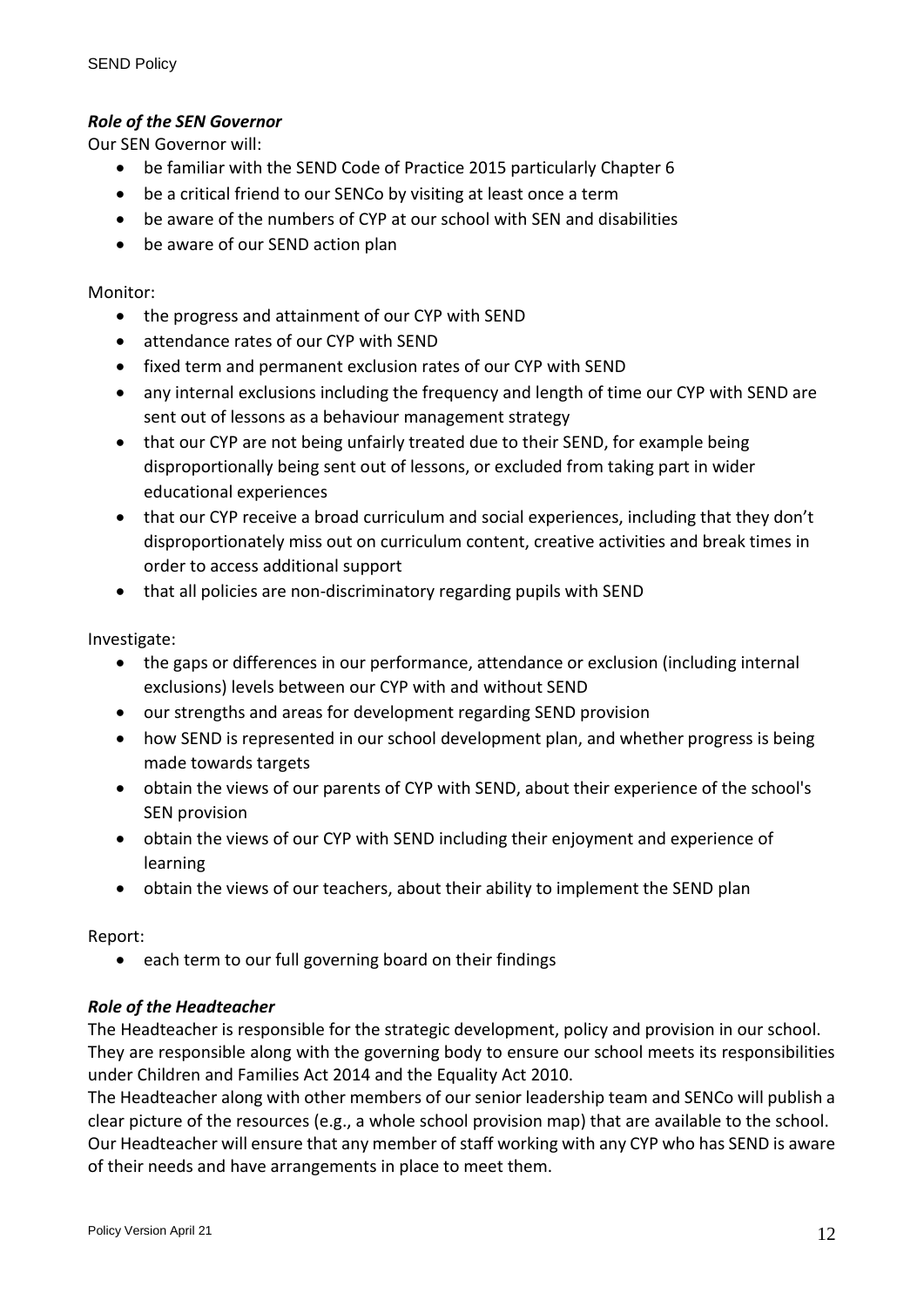#### <span id="page-12-0"></span>*Role of the SENCo*

*6.87 The SENCo has an important role to play with the Headteacher and governing body, in determining the strategic development of SEN policy and provision in the school. They will be most effective in that role if they are part of the school leadership team.*

*6.88 The SENCo has day-to-day responsibility for the operation of SEN policy and co-ordination of specific provision made to support individual pupils with SEN, including those who have EHC plans.*

*6.89 The SENCo provides professional guidance to colleagues and will work closely with staff, parents and other agencies. The SENCo should be aware of the provision in the Local Offer and be able to work with professionals providing a support role to families to ensure that pupils with SEN receive appropriate support and high-quality teaching.*

*6.90 The key responsibilities of the SENCo* will *include:*

- *overseeing the day-to-day operation of the school's SEN policy*
- *co-ordinating provision for children with SEN*
- liaising with the relevant Designated Teacher where a looked after pupil has SEN
- *advising on the graduated approach to providing SEN support*

*• advising on the deployment of the school's delegated budget and other resources to meet pupils' needs effectively*

*• liaising with parents of pupils with SEN*

*• liaising with early years providers, other schools, educational psychologists, health and social care professionals, and independent or voluntary bodies*

*• being a key point of contact with external agencies, especially the local authority and its support services*

*• liaising with potential next providers of education to ensure a pupil and their parents are informed about options and a smooth transition is planned*

*• working with the headteacher and school governors to ensure that the school meets its responsibilities under the Equality Act (2010) with regard to reasonable adjustments and access arrangements*

*• ensuring that the school keeps the records of all pupils with SEN up to date*

Our school will ensure that the SENCo has sufficient time and resources to carry out these functions. We will provide our SENCo with sufficient administrative support and time away from teaching to enable them to fulfil their responsibilities in a similar way to other important strategic roles within a school.

Our SENCo has a strategic and operational aspect to their role.

| <b>Operational</b>   | <b>Strategic</b>                                                                      |
|----------------------|---------------------------------------------------------------------------------------|
| Day to day systems   | Knowing our school data and types of SEND<br>and respond according with CPD for staff |
| Paperwork            | Write and implement an action plan                                                    |
| Liaise with agencies | Monitor and review provision and impact                                               |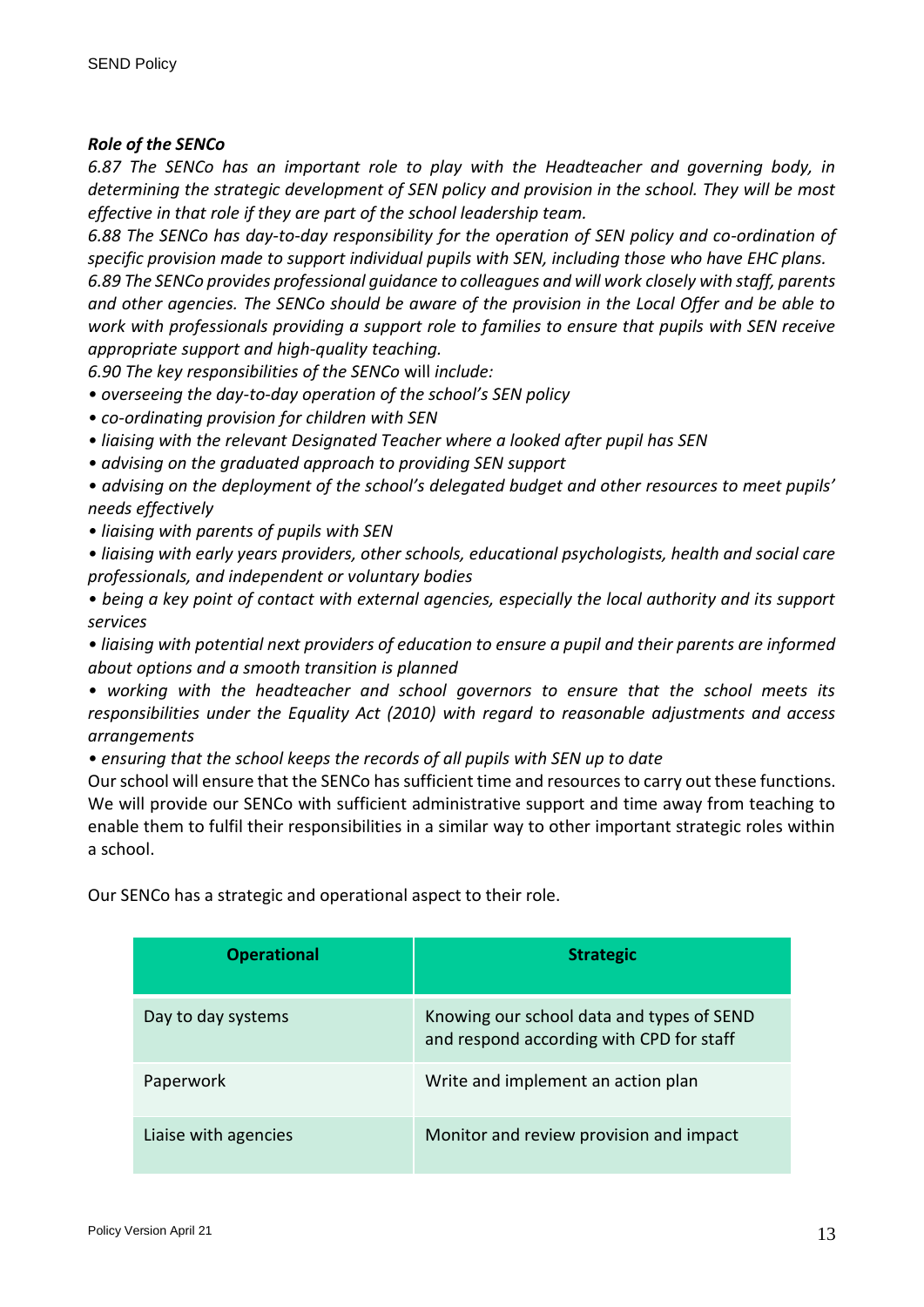|     | Liaise with parents and teachers     | Budget - Value for money       |
|-----|--------------------------------------|--------------------------------|
|     | Deployment of teaching<br>assistants | Review processes and systems   |
|     | <b>Transitions</b>                   | Line management of TAs         |
| The |                                      | <b>Report to SLT/Governors</b> |

monitoring of SEND provision in our school is an essential role of our SENCo, as it will inform any areas for development. This will be undertaken in a variety of ways such as, but not limited to:

- classroom observation with a focus on: SEND provision, resources and environment
- scrutiny of all SEND support plans content, implementation and impact
- quality assure the delivery of any interventions
- ongoing assessment of progress and impact made by intervention groups
- work sampling of pupils with SEND at least termly via book scrutinies
- attendance at pupil progress meetings
- CYP questionnaires/discussions: after interventions, about support/provision in class and homework
- teacher/TA questionnaires/discussions
- effective deployment, preparedness and practice of TAs including teaching assistant interactions and questioning skills
- informal/formal feedback from staff, parents and CYP
- CYP progress tracking, using assessment data (whole-school processes)
- attendance records of pupils with SEND
- whole school provision map
- supporting CYP and staff with effective transition
- support CPD with a focus on SEND in school
- termly meeting with our SEN Governor and report to our senior leadership team

#### <span id="page-13-0"></span>*Role of class teachers*

*6.36 Teachers are responsible and accountable for the progress and development of the pupils in their class, including where pupils access support from teaching assistants or specialist staff.* 

The role of the class teachers is to:

- support the SENCo and our senior leadership team to implement this policy and have due regard to the SEND CoP
- support and engage with the SENCo in regard to the SEND monitoring role
- identify pupils with SEND
- write effective SEN support plans, and implement and review them, as set out in this policy
- set high expectations for every CYP including those with SEND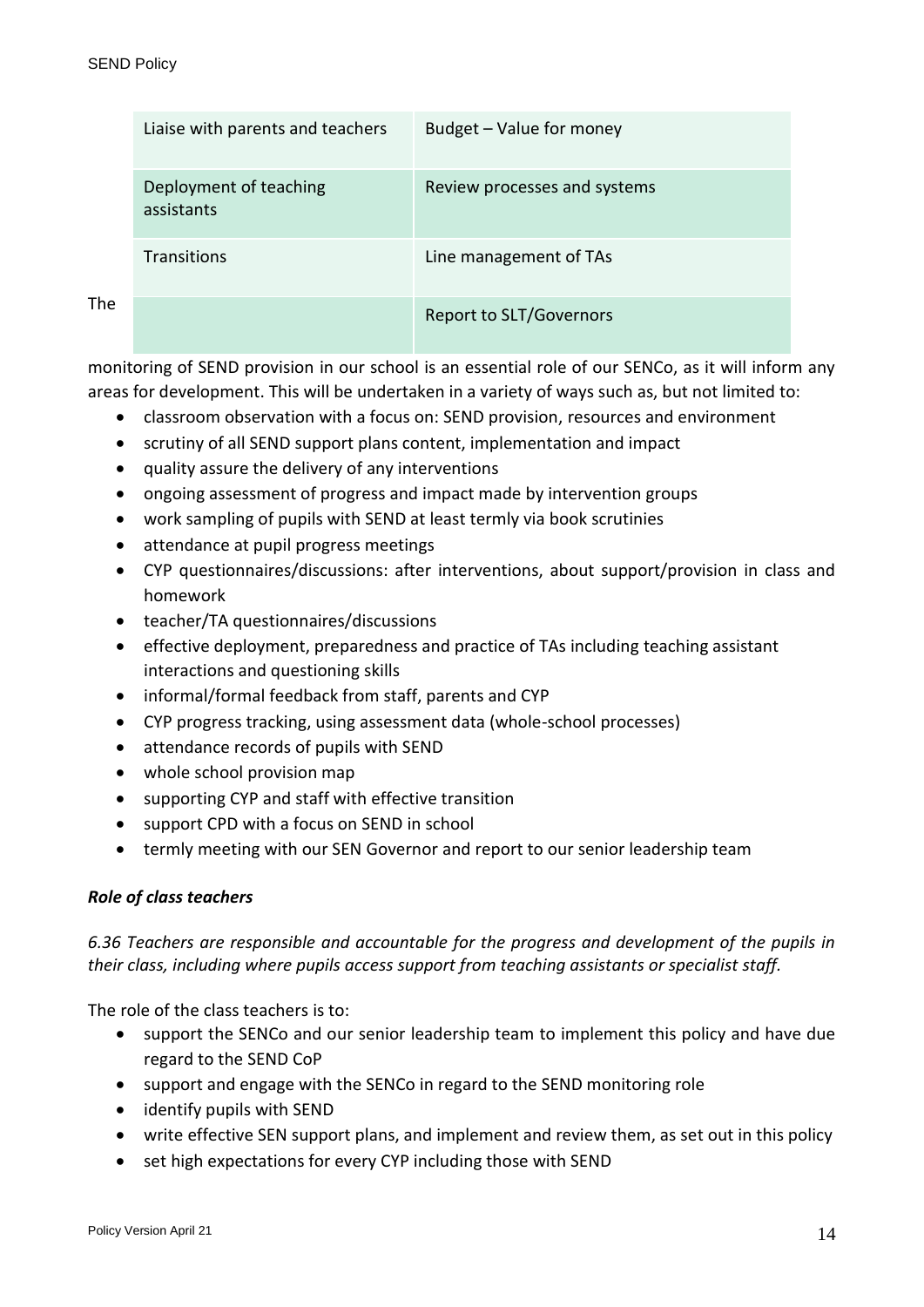- liaise effectively with parents and listen and act upon their concerns
- use appropriate assessments to identify barriers to learning and set targets that are ambitious for all CYP
- plan lessons that will address potential areas of difficulty and remove barriers to achievement.
- use their best endeavours to meet the needs of CYP with SEND
- make reasonable adjustments to overcome barriers to learning
- remain responsible for working with the CYP on a daily basis
- keep abreast of SEND initiatives and CPD

#### <span id="page-14-0"></span>*Role of all support staff (including MSAs)*

The role of the support staff is to:

- ensure CYP become independent, resilient learners
- promote self-esteem and social inclusion
- develop their knowledge of the curriculum
- work collaboratively with class teachers to overcome any barriers to learning
- report any observations about the CYP they are supporting to the class teacher
- contribute to reports for reviews of CYP with SEND
- attend CPD and keep abreast of initiatives
- follow the TA Standards (if appropriate)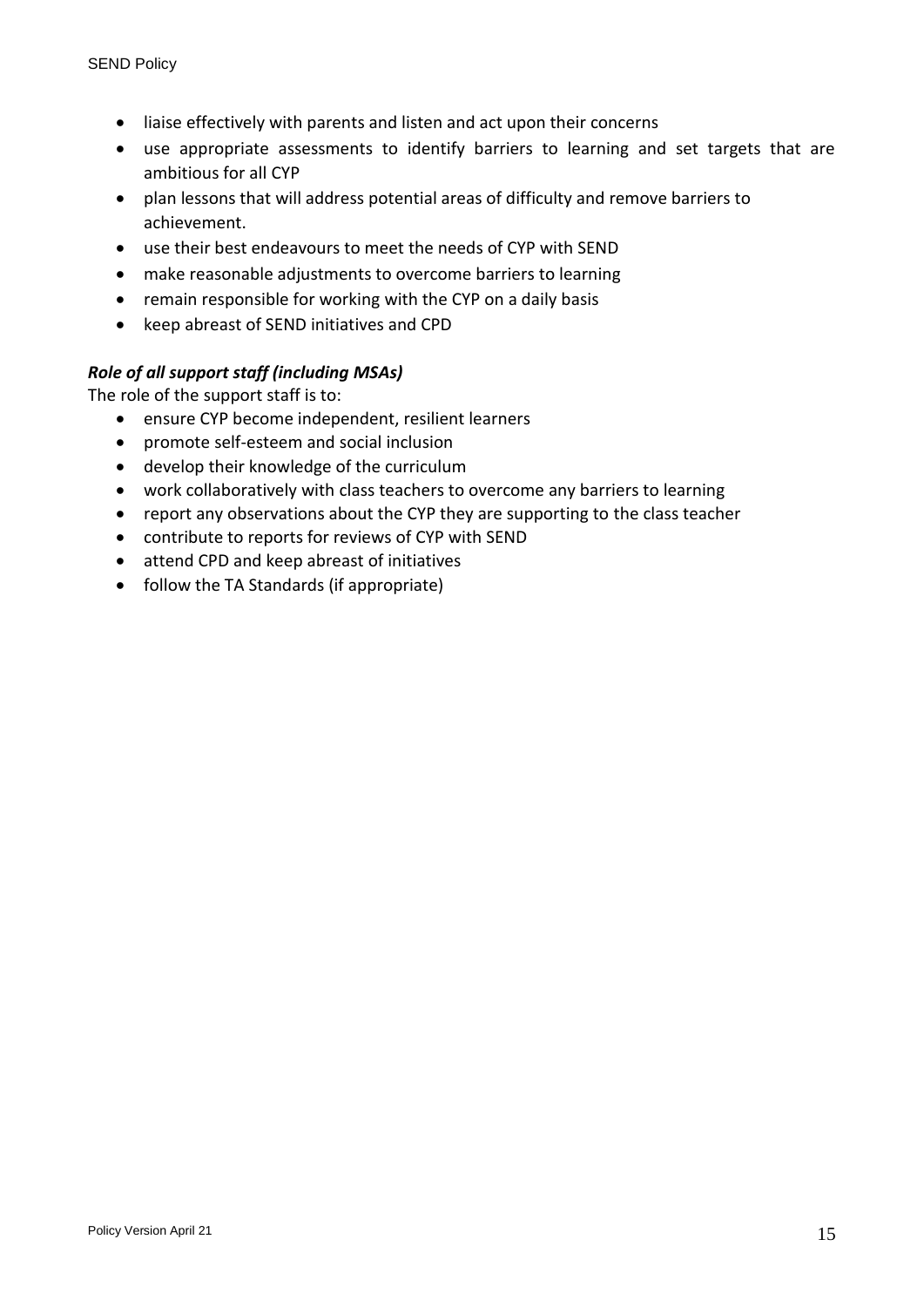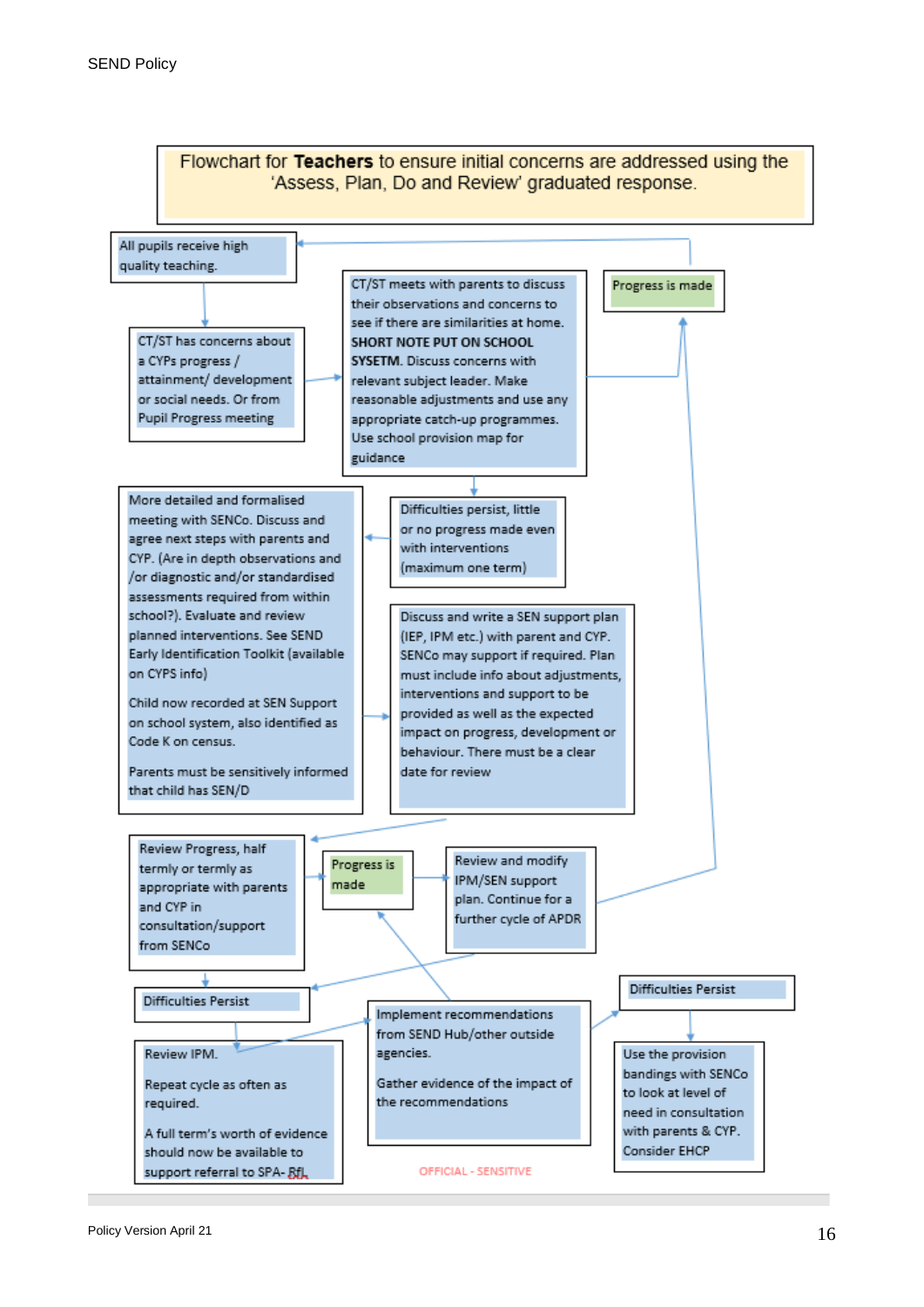

# SEN Chronology of





| <b>Personal Details</b>           |                        | Photo |
|-----------------------------------|------------------------|-------|
| Full name                         |                        |       |
| Known as                          |                        |       |
| Date of Birth                     |                        |       |
| UPN or NHS number                 |                        |       |
| Address                           |                        |       |
| Main contact phone number         |                        |       |
| Parent/carer's details (with PR)  | Name:                  |       |
|                                   | Address:               |       |
|                                   | Telephone:             |       |
|                                   | Email:                 |       |
| Preferred method of contact       | Telephone/email/letter |       |
| Preferred time for calls/meetings |                        |       |
| Language                          |                        |       |
| GP name and address               |                        |       |

| Child Looked After by the Local Authority (CLA) |  | Yes/No |  |
|-------------------------------------------------|--|--------|--|
| Other Social Care Involvement                   |  | Yes/No |  |
| Social Worker Name                              |  |        |  |
| Social Worker Contact Number                    |  |        |  |
| Social Worker Address                           |  |        |  |
| Local Authority & Team                          |  |        |  |
| Who has parental responsibility?                |  |        |  |

| ı<br><b>STAR</b><br>___  | $\cdots$ |
|--------------------------|----------|
| <b>Dotail</b> e<br>тент⊾ |          |

| ΙE       | <b>ABL</b><br>. . |
|----------|-------------------|
| l Deteil |                   |

|                         | Yes/No |
|-------------------------|--------|
| Young Carer             |        |
| <b>Details</b>          |        |
|                         |        |
| <b>Current Setting</b>  |        |
| Date of ioining Setting |        |

| <b>Attendance History</b>        |                      |           |  |                                                                                  |          |  |  |
|----------------------------------|----------------------|-----------|--|----------------------------------------------------------------------------------|----------|--|--|
| This academic year               |                      | Last year |  | Previous year                                                                    |          |  |  |
|                                  |                      |           |  | Have there been any significant periods or patterns of absence in the last year? | Yes / No |  |  |
| If yes please give brief details |                      |           |  |                                                                                  |          |  |  |
|                                  |                      |           |  |                                                                                  |          |  |  |
|                                  |                      |           |  |                                                                                  |          |  |  |
|                                  |                      |           |  |                                                                                  |          |  |  |
|                                  |                      |           |  |                                                                                  |          |  |  |
| Dates of exclusion               | Details of Exclusion |           |  |                                                                                  |          |  |  |
|                                  |                      |           |  |                                                                                  |          |  |  |
|                                  |                      |           |  |                                                                                  |          |  |  |
|                                  |                      |           |  |                                                                                  |          |  |  |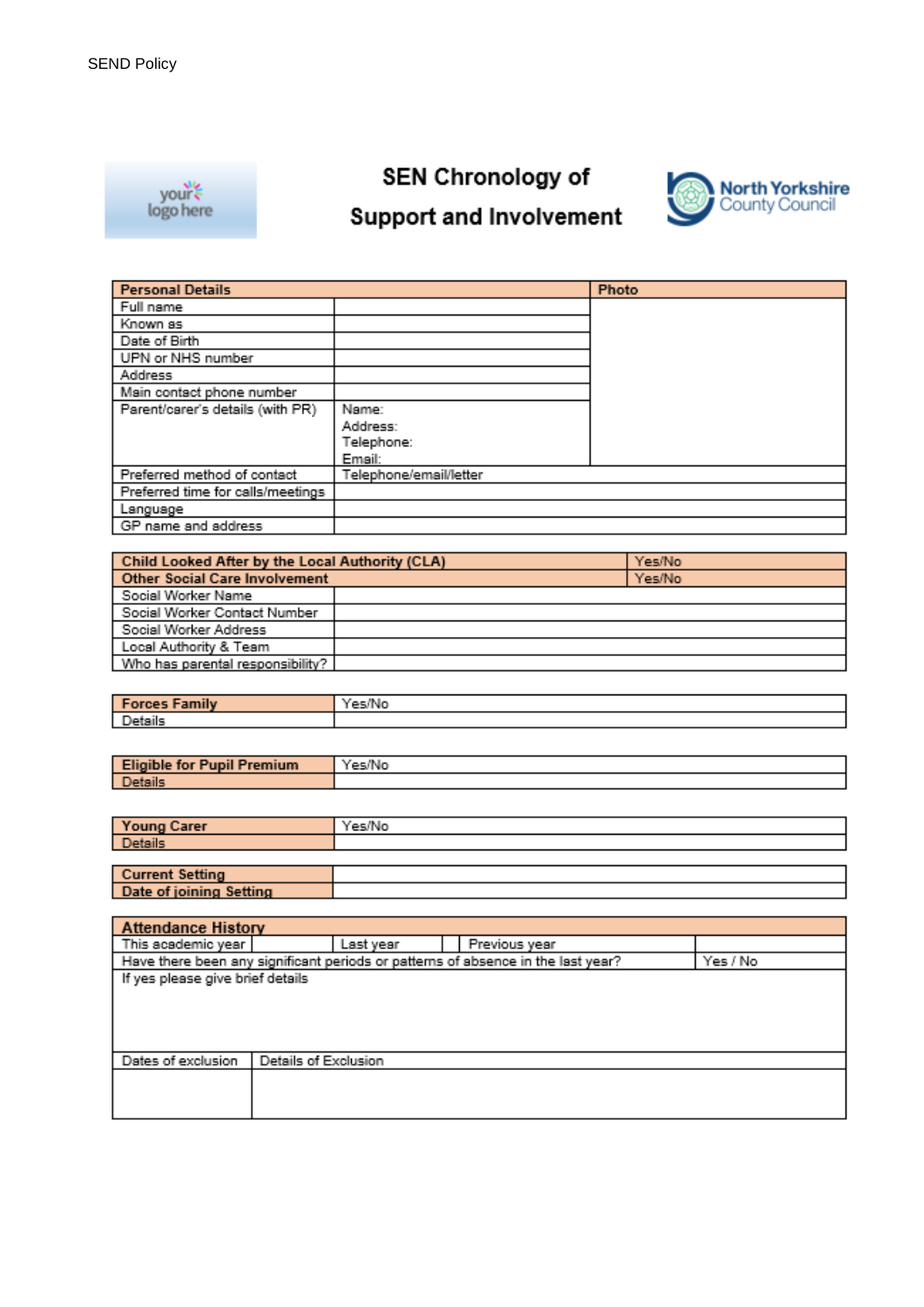| Date of 'short note' |  |  |
|----------------------|--|--|
| Date SEN identified  |  |  |

| <b>Strengths and Interests</b>                                                                   |  |
|--------------------------------------------------------------------------------------------------|--|
| <b>Achievements</b>                                                                              |  |
| <b>Educational history</b><br>(including previous settings)                                      |  |
| Educational attainment/<br>developmental milestones<br>(summary at end of each<br>academic year) |  |

| Overview of Needs / Barriers to Learning                  |  |  |  |  |  |  |
|-----------------------------------------------------------|--|--|--|--|--|--|
| <b>Cognition and Learning</b>                             |  |  |  |  |  |  |
| <b>Communication and</b><br>Interaction                   |  |  |  |  |  |  |
| <b>Social and Emotional</b><br><b>Mental Health Needs</b> |  |  |  |  |  |  |
| <b>Sensory and Physical</b><br><b>Needs</b>               |  |  |  |  |  |  |

 $\overline{+}$ 

| History of previous targeted and specialist interventions/provision<br>Build chronology of interventions / provision with each new SEN Support Plan |                                                                                                                         |  |  |  |  |  |  |
|-----------------------------------------------------------------------------------------------------------------------------------------------------|-------------------------------------------------------------------------------------------------------------------------|--|--|--|--|--|--|
| <b>NC</b><br>Year                                                                                                                                   | <b>Details</b><br>Impact<br>Provision etc.<br>frequency, duration,<br>(with ratio gains if possible)<br>group size etc. |  |  |  |  |  |  |
|                                                                                                                                                     |                                                                                                                         |  |  |  |  |  |  |
|                                                                                                                                                     |                                                                                                                         |  |  |  |  |  |  |
|                                                                                                                                                     |                                                                                                                         |  |  |  |  |  |  |
|                                                                                                                                                     |                                                                                                                         |  |  |  |  |  |  |
|                                                                                                                                                     |                                                                                                                         |  |  |  |  |  |  |
|                                                                                                                                                     |                                                                                                                         |  |  |  |  |  |  |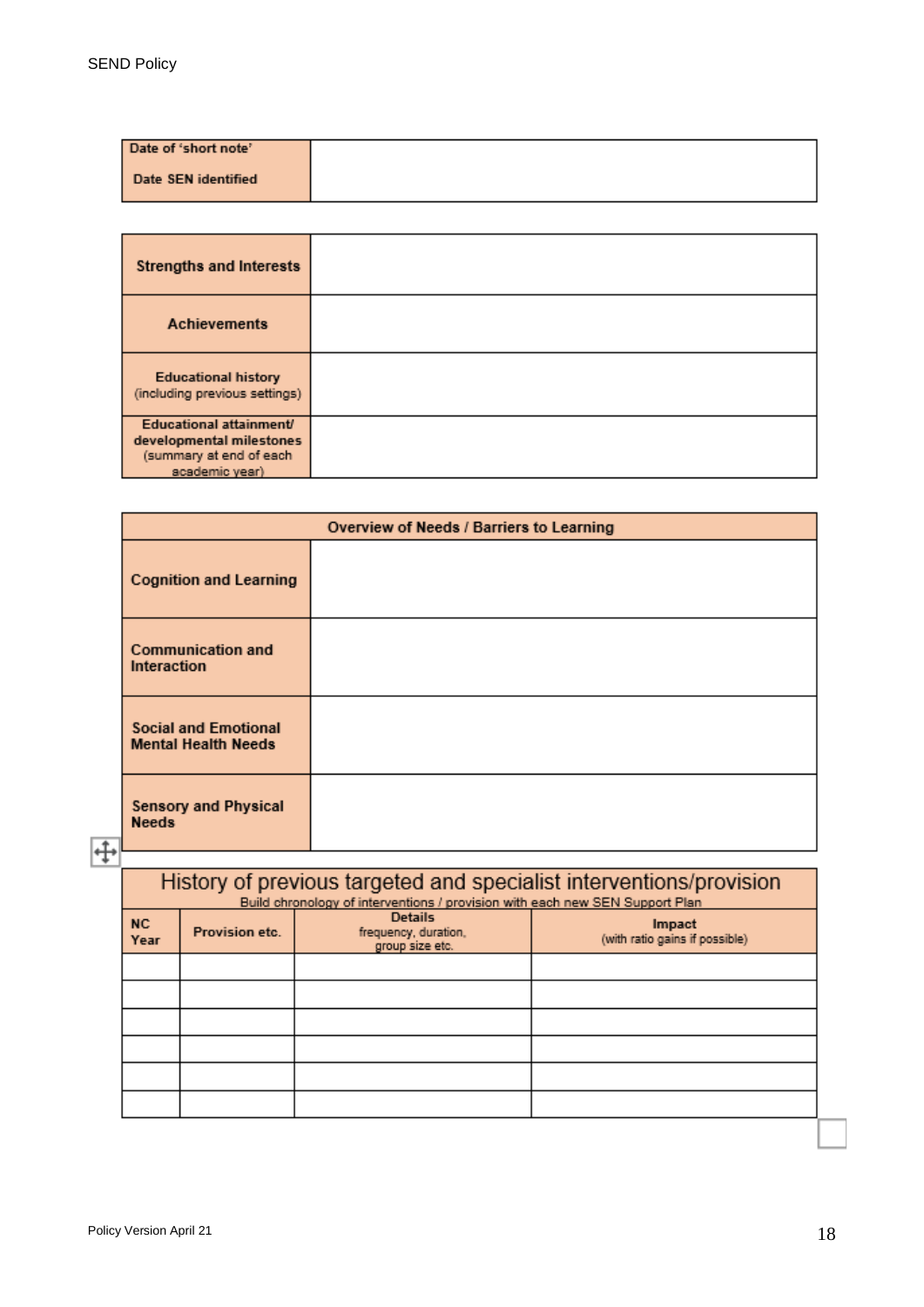| Agencies involved with the child/young person over time (if any)                                       |  |  |  |  |  |  |  |
|--------------------------------------------------------------------------------------------------------|--|--|--|--|--|--|--|
| Report<br><b>Contact Name</b><br><b>Contact Details</b><br>Date from<br>Date to<br>Agency<br>Available |  |  |  |  |  |  |  |
|                                                                                                        |  |  |  |  |  |  |  |
|                                                                                                        |  |  |  |  |  |  |  |
|                                                                                                        |  |  |  |  |  |  |  |
|                                                                                                        |  |  |  |  |  |  |  |
|                                                                                                        |  |  |  |  |  |  |  |

School's summary for transition and recommendations for receiving school

List of attachments: e.g. last two SEN support plans etc.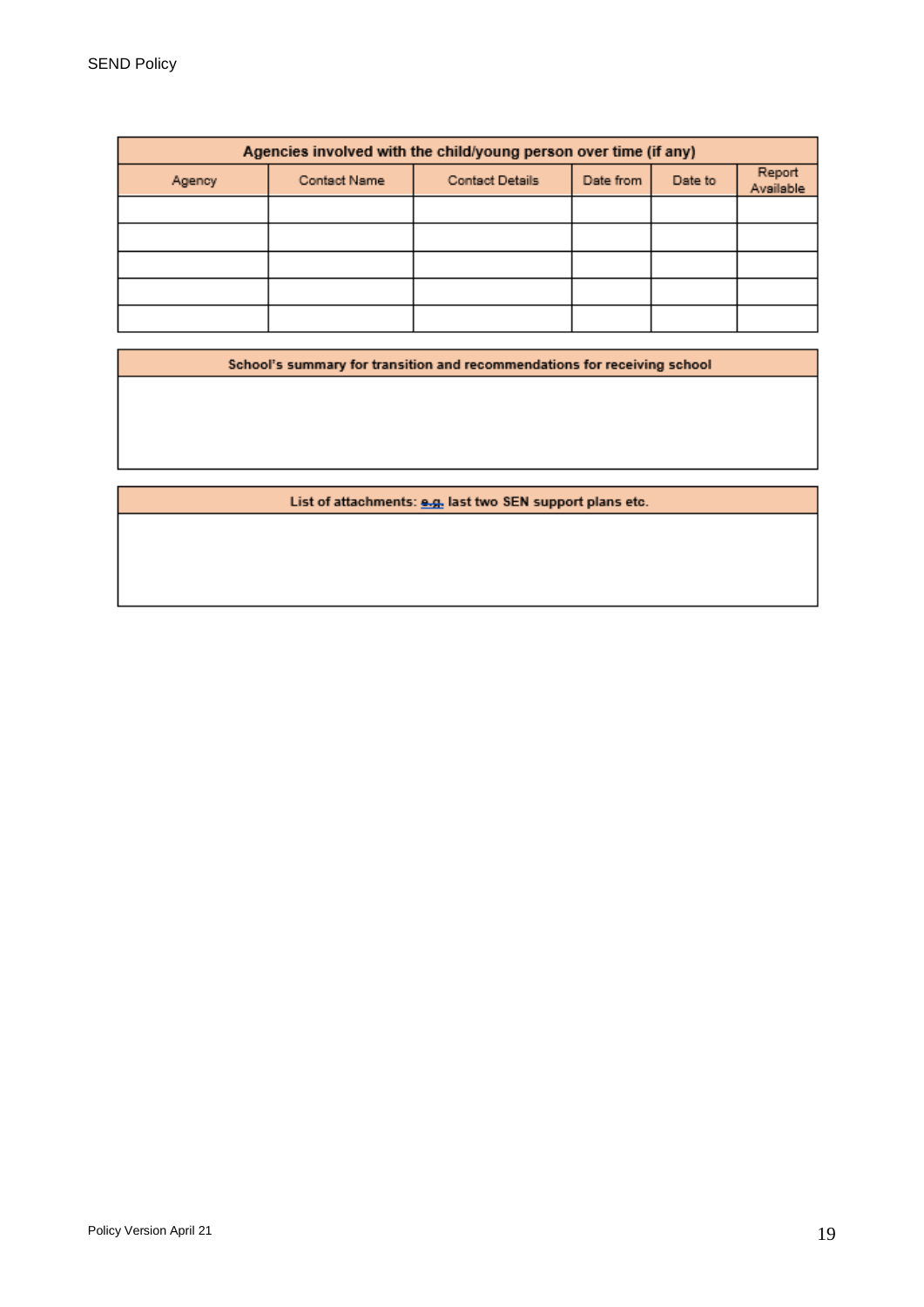



|                    | Name | Class/Form                                                                                                                                                  | Area of need(s) | <b>Plan Number</b>     | <b>Plan Date</b>                                                          | <b>Review Date</b> |
|--------------------|------|-------------------------------------------------------------------------------------------------------------------------------------------------------------|-----------------|------------------------|---------------------------------------------------------------------------|--------------------|
|                    |      |                                                                                                                                                             |                 |                        |                                                                           |                    |
| <b>Strengths</b>   |      |                                                                                                                                                             |                 |                        | Challenges/needs/vvhat is the barrier to their learning/outcomes sought/? |                    |
| ٠                  |      |                                                                                                                                                             | ٠<br>٠          |                        |                                                                           |                    |
|                    |      | Targets (linked with challenges/needs /outcomes sought)                                                                                                     |                 |                        |                                                                           |                    |
| 1                  |      |                                                                                                                                                             |                 |                        |                                                                           |                    |
| 2                  |      |                                                                                                                                                             |                 |                        |                                                                           |                    |
| 3                  |      |                                                                                                                                                             |                 |                        |                                                                           |                    |
| Provision<br>etc.) |      | (State how the target will be implemented: strategies to be<br>used/adjustments/approaches/resources/ support/interventions/when/how often/who will deliver |                 | <b>Expected Impact</b> |                                                                           |                    |
| 1                  |      |                                                                                                                                                             |                 |                        |                                                                           |                    |
| 2                  |      |                                                                                                                                                             |                 |                        |                                                                           |                    |
| 3                  |      |                                                                                                                                                             |                 |                        |                                                                           |                    |